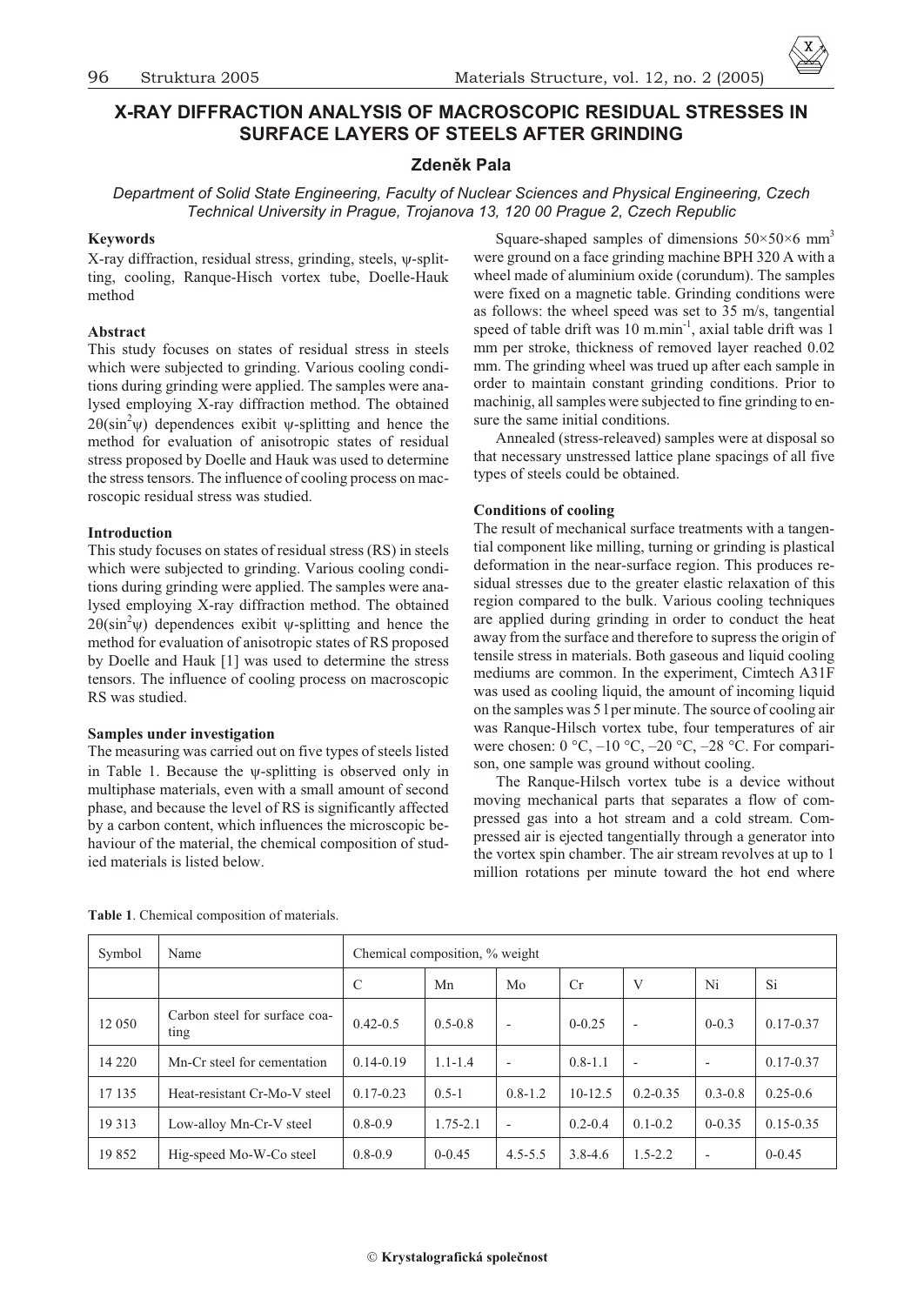

Figure 1.: The plot of 2 (sin<sup>2</sup>) for 14 220 steel cooled with Ranque-Hilsch vortex tube,

some leaves the tube through the control valve. The remaining air, which is still spinning, is forced back through the centre of this outer vortex. The inner stream gives off kinetic energy in the form of heat to the outer stream and exits the vortex tube as cold air. Differences as large as  $+180K$  and  $-70K$  from the temperature of the inlet gas can be obtained from a suitably designed tube driven by air at the pressure of 1100 kPa.

#### **Experimental procedure**

The X-ray diffraction technique is a widely used tool for measurement of RS based on a change of the lattice parameter. The position shift of peaks of X-ray diffraction patterns reflects the lattice plane spacing change and hence the macroscopic RS. Due to the limitations of X-ray penetration depth, the X-ray diffraction technique can only be used for surface layers. For depth profiling of RS below the surface, electrolytic polishing should be performed.

The 2  $\sin^2$  dependences for (211) diffraction planes were investigated with -diffractometer and CrK radiation (wavelength  $= 0.228965$  nm). The direction of the measured strain is defined by the azimuth angle and the tilt angle . Measuring was carried out in the grinding direction ( =  $0^\circ$ , 180°) and in the transverse direction ( = 90°, 270°) corresponding with positive ( =  $0^{\circ}$ , 90°) and negative ( = 180°, 270°) tilt. The obtained 2  $\sin^2$ dependences exibit -splitting for grinding direction as shown in Figure 1. The penetration depth of used radiation into -Fe for  $\sin^2 = 0.4$  is approx. 4 m [4].

### **-split ting**

Investigation of surfaces of steels after grinding led to so called -splitting. Evaluation of experimental data from measuring in positive and negative tilt (rotating specimen by 180°) corresponds to different values of RS, which would mean that the stresses obtained when the beam of incident X-rays is in the grinding direction differ from those obtained when the beam of incident X-rays impinged the sample surface at the direction opposite to the grinding, even if the geometric alignment between the incident X-rays and the sample is maintained. Various explanations of -splitting have been put forward. One of the most widely used interpretations of this phenomenon is based on inhomogenities of the distribution of the Burgers vector of dis locations with strong density gradients from the surface. The other explanation takes into account the occurrence of shear components in the surface layers which are considered as a consequence of anisotropy, gradient or coupled stress effects on the residual strains at the surface.

A method to evaluate strain tensor was proposed by H. Doelle and V. Hauk [1]. The lattice plane spacing versus  $\sin^2$  distributions is measured in three azimuths = 0°, 45°, 90° and the average strain  $a_+ = 0.5$ (  $\rightarrow 0^+$   $\rightarrow$   $\rightarrow$   $\rightarrow$   $\rightarrow$ the deviation from this average strain a =  $0.5$ (  $_{\text{0}}\text{e}$   $_{\text{0}}\text{e}$ ) are calculated. The complete strain tensor can be evaluated by differentiating the obtained dependences. If the X-ray elastic constants are known, the stress tensor components can be gained by using the Hooke law.

#### **Con clu sions**

Following conclusions could be drawn from the obtained results:

An anisotropic state of macroscopic residual stresses was found on the all investigated surfaces, i.e. all dependences  $2 \sin^2 \theta$  show -splitting in grinding direction regardless of method of cooling.

The values of shear residual stress do not exceed 60 MPa and they are affected neither by temperature of cooling nor by its way. This finding corresponds with the commonly observed fact that the shear stresses are consequences of the geometry of machining.